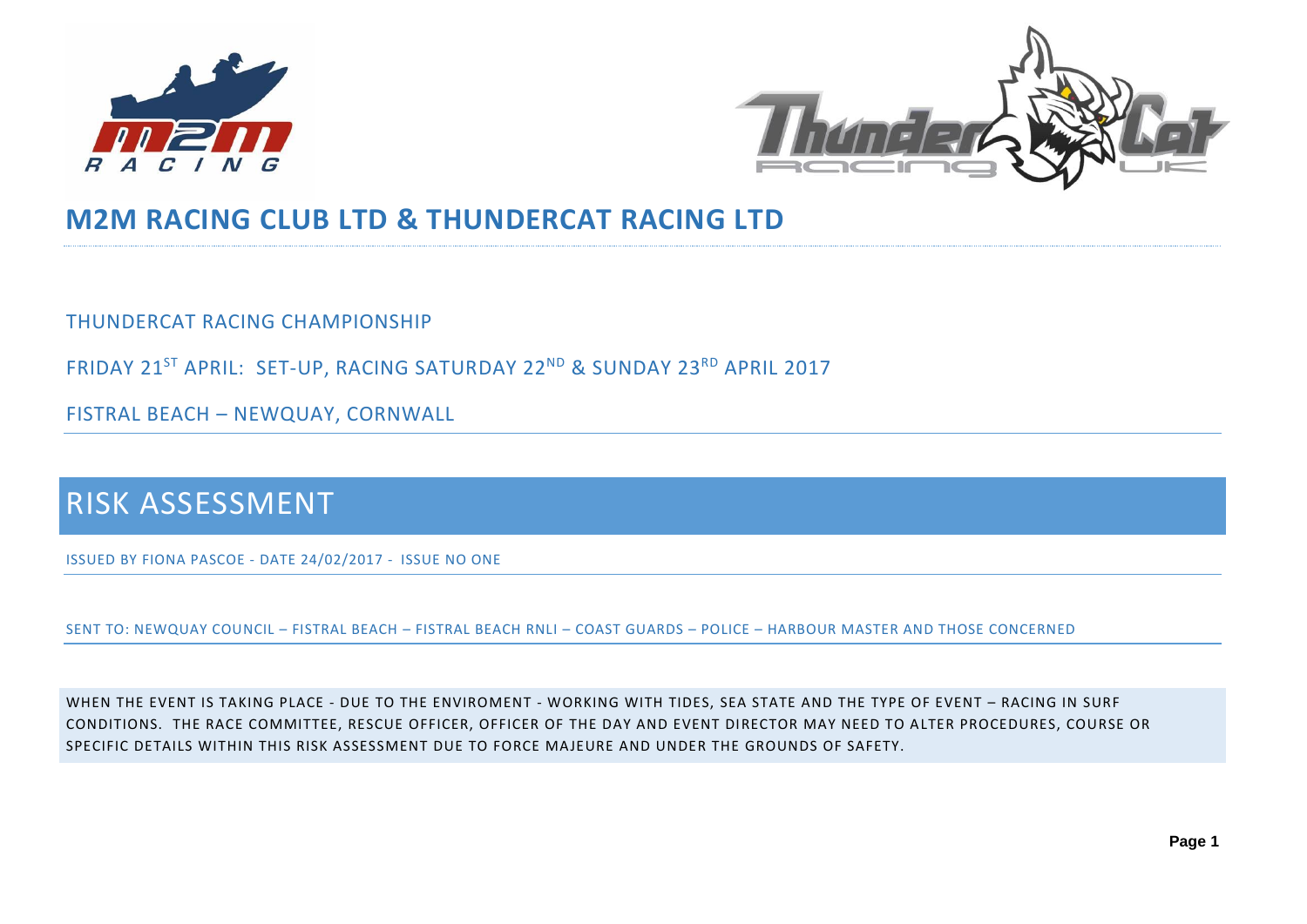### ORGANISING BODY

The ThunderCat Racing Events are organised by event organisers ThunderCat Racing Ltd and M2M Racing Club ltd, which is an RYA affiliated club formed for organising the racing. ThunderCat Racing Ltd arranges the events and both companies are registered in England and Wales. M2M's committee members have been involved in the organisation of such sporting events for in excess of 25 years at local, national and international level.

#### GENERAL

The planning and operation of the event falls into three general categories and it is these areas of operation and associated risk that are highlighted, assessed and evaluated within this document:

#### **3.1 PRE-EVENT PLANNING. 3.2 SAFETY COVER FOR WATERBORNE ACTIVITIES. 3.3 SAFETY COVER FOR LANDBASED ACTIVITES.**

#### 3.1 PRE-EVENT PLANNING.

M2M, is an affiliated club to the RYA. The RYA is the national authority-controlling powerboat racing in the United Kingdom. The RYA is in turn affiliated to the Union Internationale Motonautique (UIM), the international governing body of the sport. M2M through their association with the RYA, are able to help formulate the proven guidelines in the planning and execution of racing.

#### SUITABILITY OF LOCATION

The Pit Areas will be located, in the enclosed area on the north side of Fistral Beach, below the shops & restaurants as per race instructions. The boats will be stored in the pit area within the Dry/Wet Pits as plan, this area will be marshalled and all safety precautions taken and the area will be a no smoking environment, with all the required safety equipment. All the boats will be scrutineered within these areas; after the boats have been scrutineered the boats will be launched as plan. To minimise the risk factor all boats will fuel and re fuel at Fuel compound within the marshalled wet pit area. Once boats are ready to race they will proceed under the direction of the Pit Marshal to the wet pit area by the water's edge on the beach.

Good communication with local water users both before and during the event is seen as criteria. This will be carried out by the organisers with regular updates bulletins to all concerned. As with all powerboat racing events throughout the country, harmony between user groups is the key to the event. A radio will be given to the RNLI at Fistral Beach for easy communication between both parties. The RNLI as normal will patrol and keep the surfers and swimmers in the areas designated to them signalled via flags and intercom communication. Our safety will also insure that no third party comes into our racing area. If a third party does encroach into the race area, immediately the red flag is raised to stop racing. We would be expecting the RNLI to try to keep their swimmers within their area.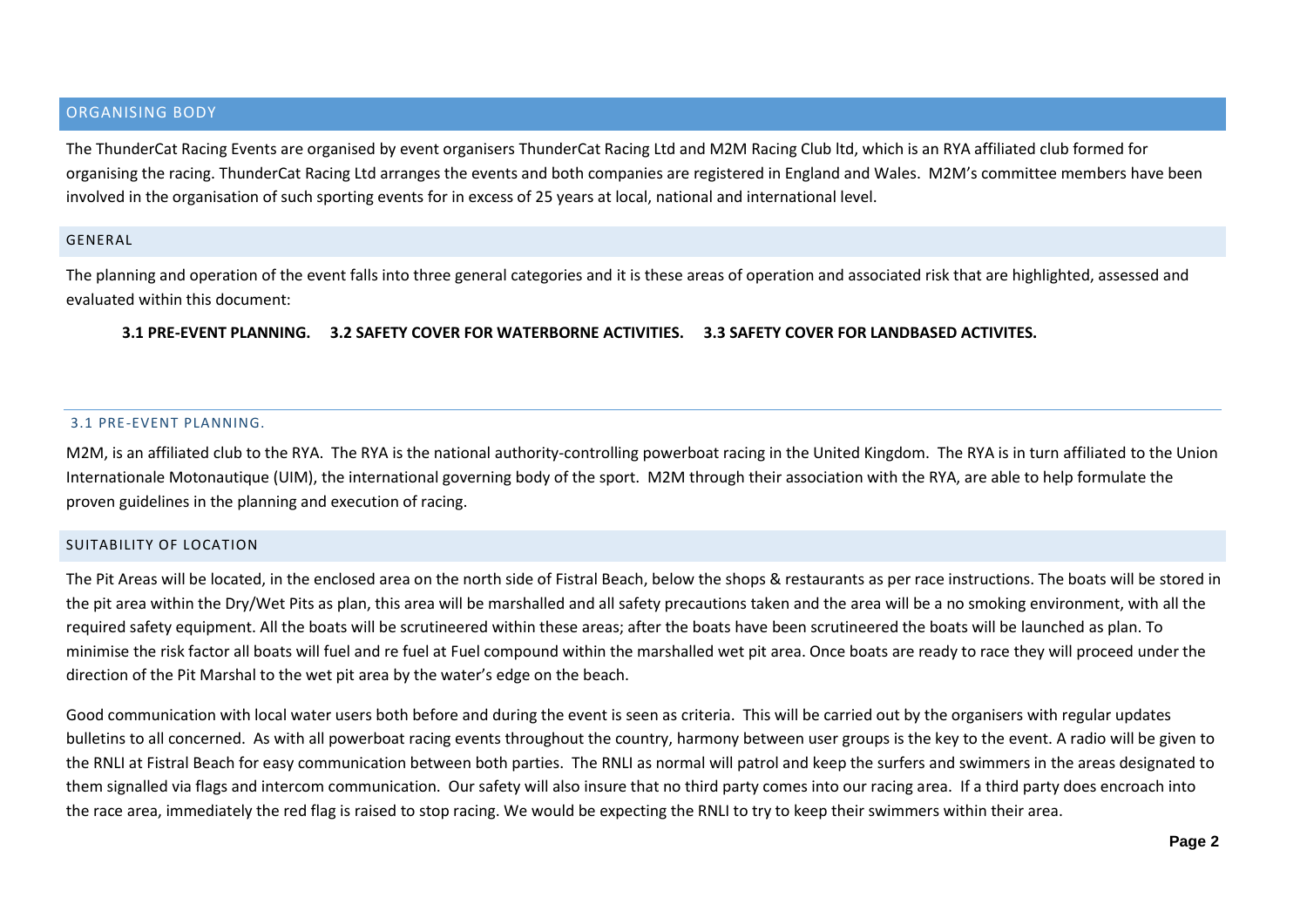It is reasonable to assume that Newquay Council and Fistral Beach management accepts the risk elements that are associated with such an event and together with the event organisers can work to minimise public exposure to any dangers envisaged. Correctly planned and executed, with good communication between organisers, national authorities and local authorities, the proposed location offers no greater risk than for other events successfully staged throughout the country.

# LAND BASED ADMINISTRATION:

ThunderCat Race control will be based within the Pit area on the beach in the Administration tent situated overlooking the race area Fistral North Beach. This will be used for meetings and will adhere to the site rules and regulations for fire and safety.

# SUITABILITY OF COURSES.

It is proposed to run the standard UIM courses. The course is of a standard surf or box course that will be confirmed with consent of Event organisers and M2M Racing Ltd when we get to site and have discussed with Fistral Management with full knowledge of the weather conditions to determine exact course. Details of the timetable including safety and drivers briefing are included in the Race Instructions which should be supplied by your local representative under separate cover.

- 1. All relevant regional offices of H. M. Coastguard
- 2. All relevant harbour and local authorities.
- 3. All relevant local sailing and cruising clubs

Any or all of these bodies may suggest modifications to the proposal. The organisers are required to notify all relevant water users, whose regular use is influenced by the proposals, of the proposed course and time of event. Liaison is imperative with all other recognised organisations whose waters may be affected.

# 3.2 SAFETY COVER FOR WATERBOURNE ACTIVITIES.

Members of the organisation committee of M2M are recognised trained RYA Officials and nominated personnel are approved national Officers of the Day and Rescue Officers for the Royal Yachting Association. With over 20 years of experience in the running of safety operations networks for powerboat racing it is acknowledged that it is not just the quantity of safety boat cover but the quality in the organisation.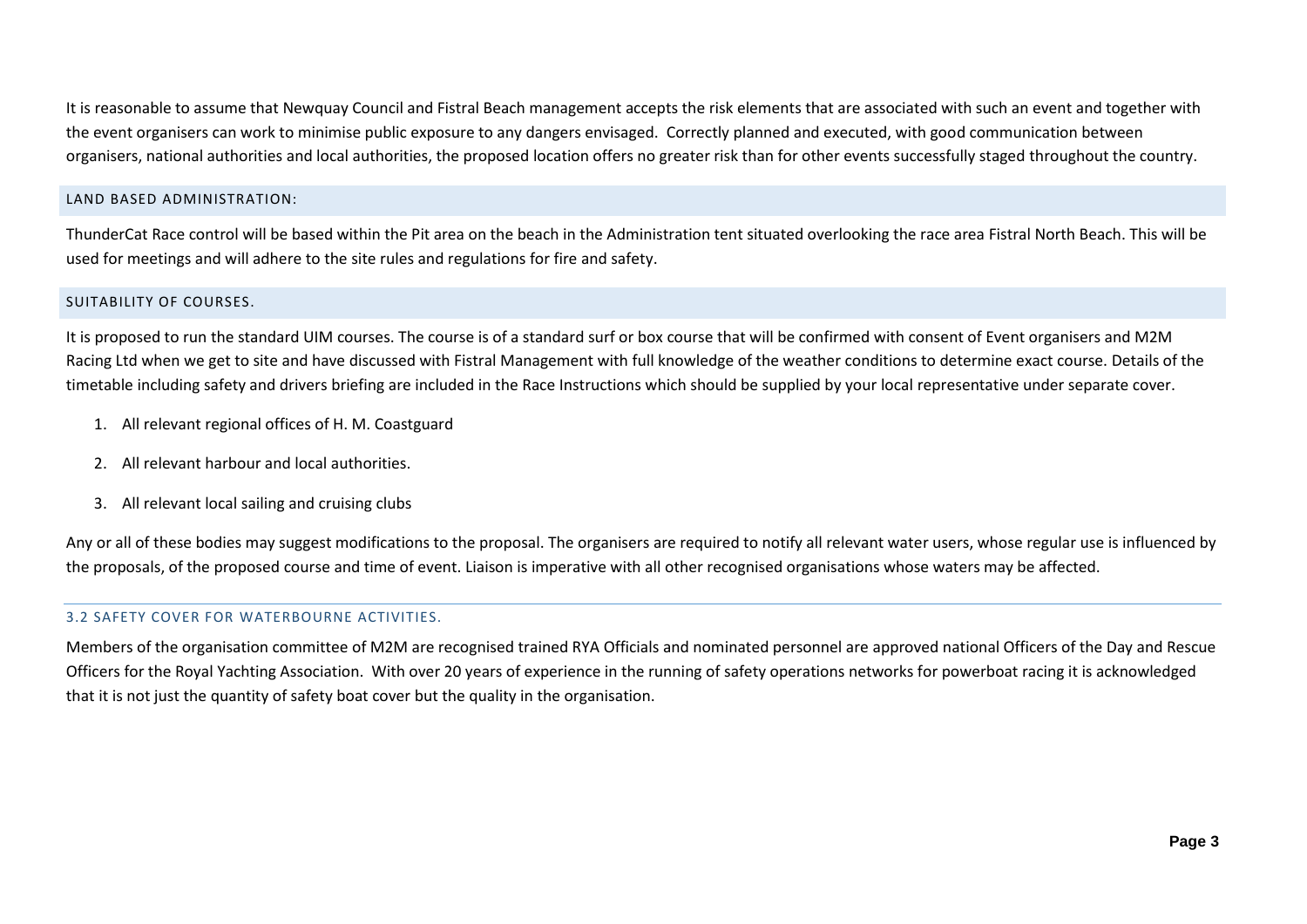#### PATROL AND RESCUE CRAFT.

Nothing less than a professional approach to the organisation and administration of pre-event safety planning, through to the running of the safety network on the day is acceptable to the RYA. The high profile of an event such as this means that a high priority is placed on safety and as such the team is led by a Rescue Officer whose experience includes not only powerboat race safety but has an organisational background.

The safety control operation for the event is to be situated overlooking the racecourse with radio communication, or from the Fistral Beach decking area with radio and mobile telephone communication. Additionally, there will be a specialist surf team of jet skis/cats on the water at all times that race boats are afloat. A team of safety marshals will patrol the surf line along the racecourse to assist both race and safety/rescue vessels in shallow water up to 1 metre. A doctor and paramedic will be available each day of the event.

All safety personnel receive a mandatory pre-race briefing from the Rescue Officer. Both open and closed radio communication is used dependent upon need. Mobile cell phones are also used to effect. The organisers operate at all times within the guidelines laid down by the RYA's General Safety Plan for Officers of the Day and Rescue Officers. This document includes recommendations for operating the safety support network, safety equipment and incident control procedures. This document has evolved over a period of time and is issued to all relevant officials of the RYA. It is therefore safe to assume that the organisers will use only those personnel qualified under the RYA Approved Race Officer scheme. Providing them with the infrastructure to permit them to set up and run the highest standard of safety network throughout the event in association with the qualified external safety and medical teams employed by the organisers.

#### ACCIDENTS INVOLVING PARTICIPATING BOATS.

The safety fleet, under the control of the Rescue Officer, monitor the progress of all competing boats throughout the Race. Accidents involving only boats and not involving personal injury to competitors will be dealt with by this fleet.

#### ACCIDENTS INVOLVING RACE BOATS AND THIRD PARTY VESSELS.

Accidents involving race boats and third party vessels, but not involving personal injury to the crew of either vessel, will be dealt with by this fleet.

#### ACCIDENTS INVOLVING PERSONAL INJURY.

Accidents involving personal injury to anyone will be (a) assessed and / or dealt with under the strict control of the Rescue Officer and Race Doctor or (b) assessed on the water by Race Paramedics and passed into the hands of other marine safety services for hospitalisation if required.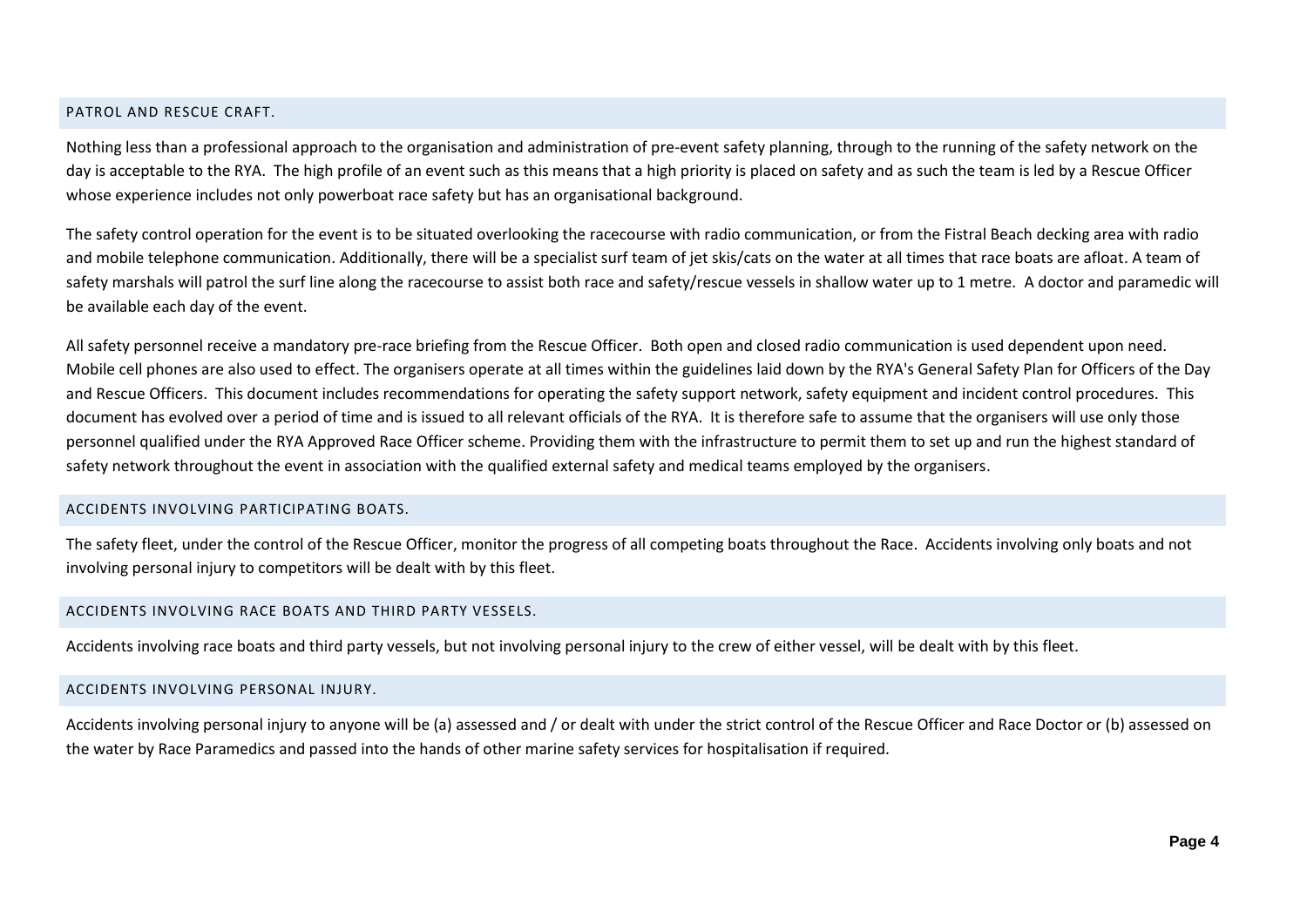The Race Secretary maintains a full listing of hospitals with Accident and Emergency facilities for the use of the Rescue Officer, Medical Coordinator and Medical Officer. The Medical Coordinator with direction from the Medical Officer is in contact with any standby medical facilities offered by the local authority. In the event of a serious injury that cannot be recovered within a reasonable time scale at the main event area, subsequent arrangements will have been made for retrieval at other positions on the course. All details are held by the Race Secretary in ready for the relevant safety heads of departments call, whose decision to use them will be based on advice from the attending Medical Officer. The first priority of the safety fleet is the preservation of life.

## CAPSIZING OR SINKING VESSELS.

In the event that the responding vessel from the safety fleet cannot deal with a capsizing: or sinking craft, the Rescue Officer will call upon other Patrol boats to assist. The Thundercat boats only weight with engine maximum of 200 kilos, there for deem to cause minimum risk for towing and are manufactured so two persons can right the boats on their own and re start the engines (all boats do carry paddles for emergency purposes).

### VESSELS IN A DANGEROUS CONDITION.

Should any vessel be found to be in a condition likely to compromise the safety of either the crew, the attending vessel or the environment (as in the case of a fuel leakage), then the Rescue Officer, or his team attending the incident, shall refer the matter directly to the relevant harbour authority and be advised accordingly. It is the responsibility of the owner to ensure that such instructions are complied with. The overall event organisers do have procedures in place to deal with fuel leakage.

#### LAUNCHING, BERTHING, RETRIEVAL AND PIT MOVEMENTS.

All launching, berthing, retrieval and pit movements will be under the strict control of the M2M shore side and organising teams for the duration of the event. A rubber matting will be laid down to the launching slipway to prevent slipping and give grip to the teams on recovery of boats.

## **CONCLUSION**

It is reasonable to assume that all risks associated with the monitoring, response to and recovery of personnel or race craft can be handled properly through the fast response of the safety fleet, under the direct control of the event Rescue Officer & OOD, whilst liaison with the necessary services at hand.

## 3.3 SAFETY COVER FOR LAND BASED ACTIVITIES

The event occupies the land Fistral Beach, Newquay and will be secured and marshalled throughout the event under the direction of the Event Safety Officer and Rescue Officer. The Pit area will be designated as a NO SMOKING area throughout the duration of the event.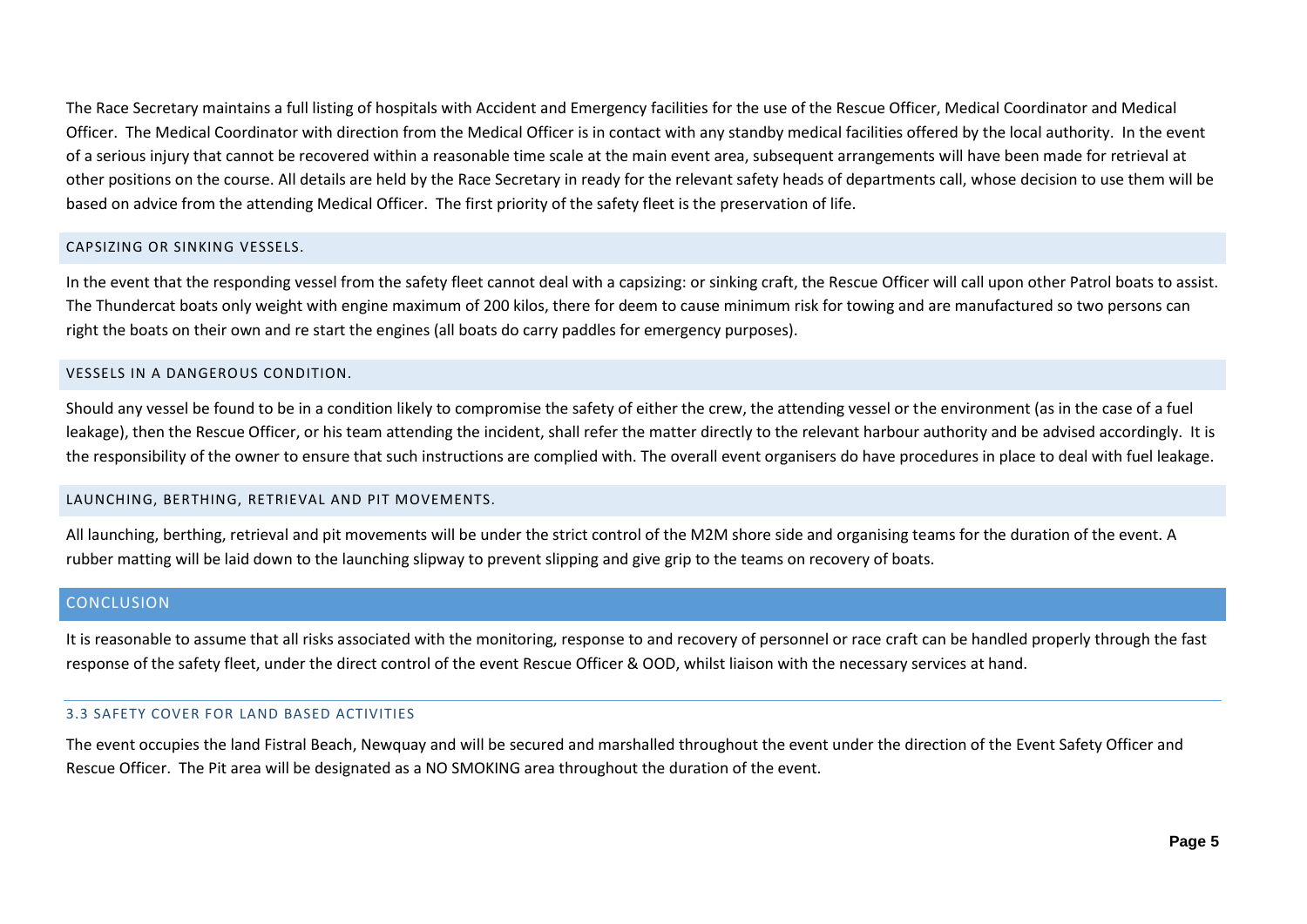THE M2M SHORE SIDE TEAM WILL BE RESPONSIBLE FOR THE FOLLOWING:

- a) Implementation of safety procedures and other instructions.
- b) Controlled launching and recovering of boats.
- c) Prevention of fire and elimination of risk
- d) Liaison with all safety and emergency services.
- e) Safety of the participants, officials, sponsors, invited guests and the public in general.
- f) Liaison with other authorities as designated
- g) Dealing with emergency situations as they occur.

#### EQUIPMENT PERMANENTLY MAINTAINED AND AVAILABLE THROUGHOUT THE EVENT WITHIN THE PIT AREA WILL INCLUDE:

- a) Fire extinguishers dry foam and foam types.
- b) Other as designated by statutory authorities in discussion with the event organizers.

#### MARSHALS

Marshals are all issued with blue ThunderCat jackets or hi-vis jackets, VHF radios and flags. All Marshals briefed on specific duties where appropriate. A member of the race committee is always present at the race desk to ensure that Marshals are present and aware of their duties. We have designated Marshals to keep general public away from the designated pit areas ensuring general public are at a safe distance, we also have this designated area cornered off with high visibility tape or fencing. We then have Marshals to spot and incidents from shore, notifying boats to stop or be cautious although this happens on the water as well it allows maximum visibility for racers to be notified in the case of an incident. Finally, we have designated Marshals to marshal the pit area and slipway; this involves controlling public, supervising re-fuelling and launching areas and ensuring that all the compulsory health and safety procedures are carried out.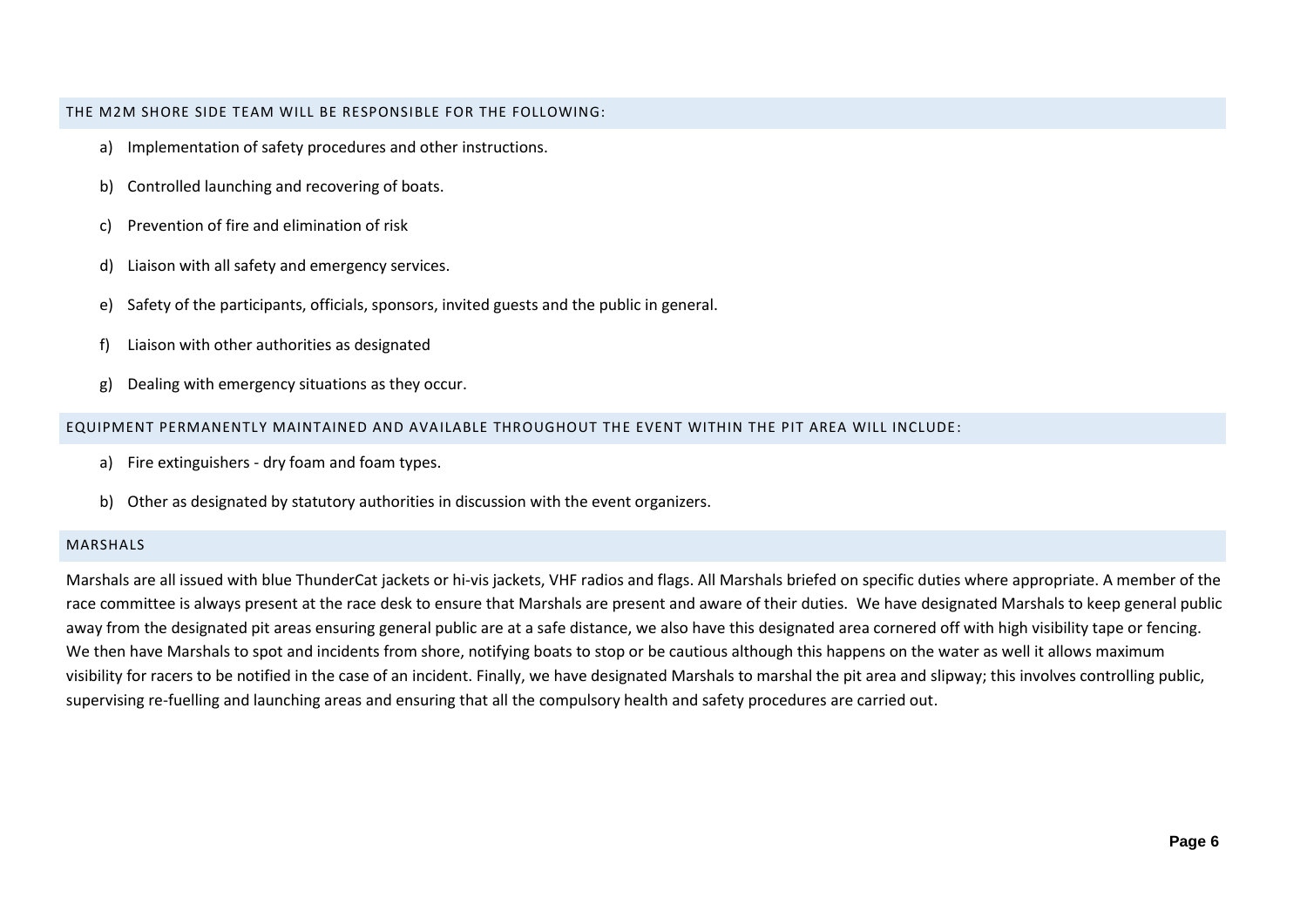# **CONCLUSIONS**

The risks most associated with the land-based operations of the event have been taken into account and efficient safety and official procedures in place to eliminate the risks where possible. The risks involved with staging a race off Fistral Beach under the close supervision of suitable safety boats is very low. If there is a perceived risk of danger, the safety boats will raise a Red flag and the fleet will slow, stop, and await advice on the next course of action.

#### THE EVENT IS ORGANISED BY THE COMMITTEE OF THE M2M RACING CLUB LTD AND THUNDERCAT RACING LTD

Fiona Pascoe - fiona@thunderuk.com

Microlink House, Brickfield Lane Chandlers Ford Hampshire SO53 4DP Tel: +44 (0)2380 240 388

#### CONTACT NUMBERS FOR ORGANISING COMMITTEE

#### PRIOR AND AT THE EVENT

| Fiona Pascoe            | <b>Event Organiser</b>   | 02380240388 Mobile: 077596 18701 | Email: fiona@thunderuk.com  |
|-------------------------|--------------------------|----------------------------------|-----------------------------|
| James Tapp              | <b>Event Coordinator</b> | 02380240388 Mobile 075009 61171  | Email: james@thunderuk.com  |
| <b>Tracey Armstrong</b> | <b>Event Secretary</b>   | 02380240388 Mobile: 07549 959537 | Email: tracey@thunderuk.com |

Nearest A & E Royal Cornwall Hospital, Truro, TR1 3LJ - 15.6 miles; although Enhanced Medical Care have A&E facilities on the beach.

|                                               | <b>RISK ASSESSMENT</b>                                |                                                                              |  |  |  |  |
|-----------------------------------------------|-------------------------------------------------------|------------------------------------------------------------------------------|--|--|--|--|
| Key                                           | Estimated Level #<br>$H = High$ . M = Medium. L = Low |                                                                              |  |  |  |  |
| Equivalent Numeric N<br>$H = 3. M = 2. L = 1$ |                                                       |                                                                              |  |  |  |  |
|                                               | Impact M on life                                      | Serious injury or death = 3. Paramedic or Ambulance = 2. First Aid only = 1. |  |  |  |  |
|                                               | On property                                           | Write off = 3. Repairable damage = 2. Minor damage = $1$ .                   |  |  |  |  |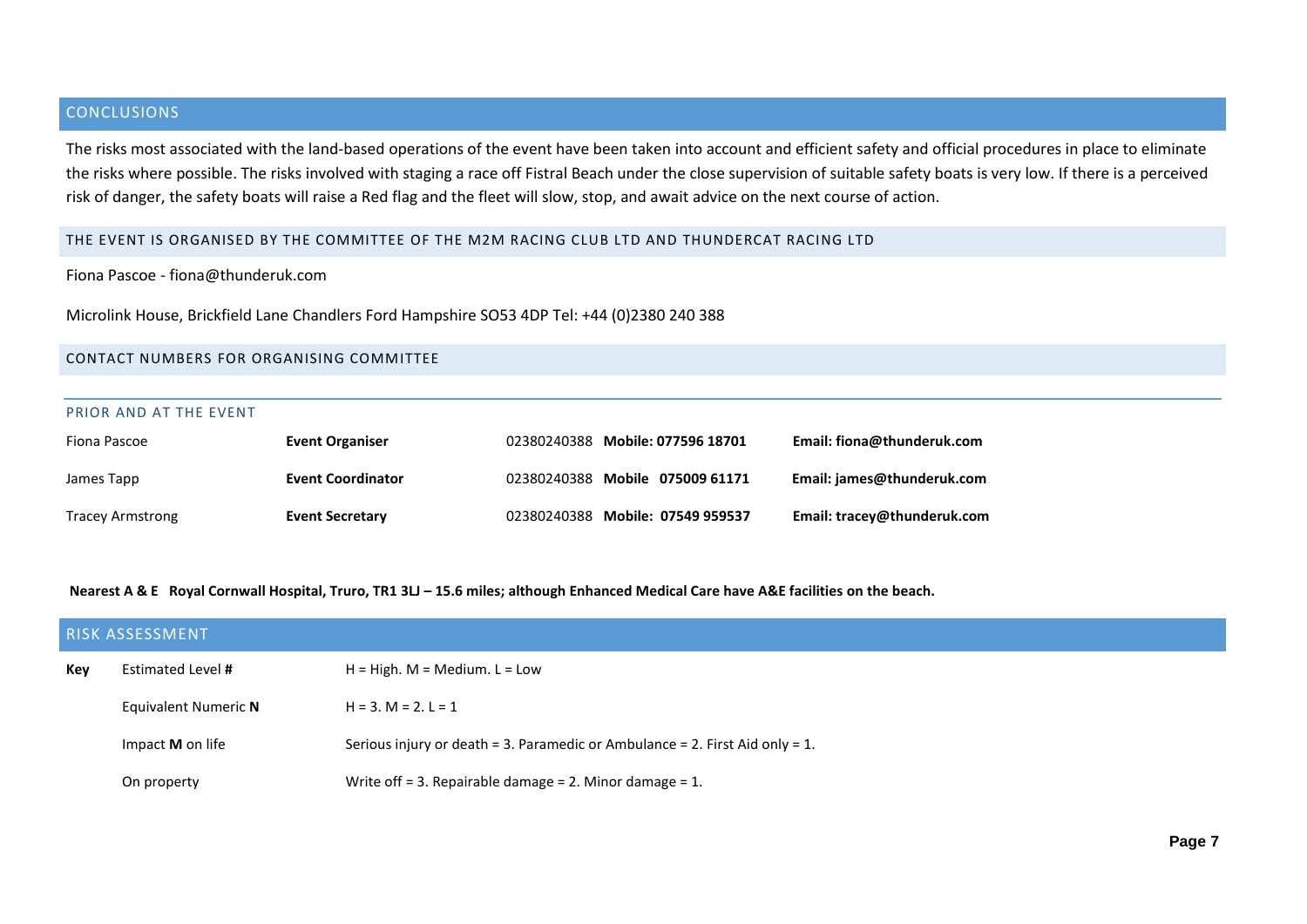| Hazard      | <b>No</b> | Description of hazard                                                   | Estimated<br><b>Risk Level</b><br>Before<br><b>Measures</b><br>$\#$ | Equivalent<br>Numeric<br>Before<br>Measures<br>${\sf N}$ | Likely<br>Impact<br>$\mathsf{M}% _{H}=\mathsf{M}_{H}$ | Risk<br>Factor<br><b>NxM</b> | <b>Control Measures</b><br>(see Standard Risk Control<br>Measures list in Appendix)                                                                                                               | Final<br>Risk<br>Assessment |
|-------------|-----------|-------------------------------------------------------------------------|---------------------------------------------------------------------|----------------------------------------------------------|-------------------------------------------------------|------------------------------|---------------------------------------------------------------------------------------------------------------------------------------------------------------------------------------------------|-----------------------------|
| 1. Dry Pits | $1.1\,$   | Boat paddock                                                            | ${\sf M}$                                                           | $\overline{2}$                                           | $\mathbf 1$                                           | $\overline{2}$               | 1.1 1.4 1.8.1.13                                                                                                                                                                                  | Low                         |
|             | 1.2       | Fire on boats                                                           | M                                                                   | $\overline{2}$                                           | $\overline{3}$                                        | 6                            | 1.1 1.2 1.4 1.8 1.13                                                                                                                                                                              | Low                         |
|             | 1.3       | Movements                                                               | L                                                                   | $\mathbf{1}$                                             | $\mathbf{1}$                                          | $\mathbf{1}$                 | 1.1 1.4 1.8 1.13.<br>All vehicle movements with in<br>the pit area will be kept to a<br>minimum and display hazard<br>warning lights. Any vehicle<br>reversing will be supervised by a<br>marshal | Low                         |
|             | 1.4       | Protruding machinery, unattended<br>tools and other trip hazards around | $\mathsf L$                                                         | $\mathbf{1}$                                             | $\mathbf{1}$                                          | $\mathbf{1}$                 | 1.1 1.4 1.13 Propellers to be                                                                                                                                                                     | Low                         |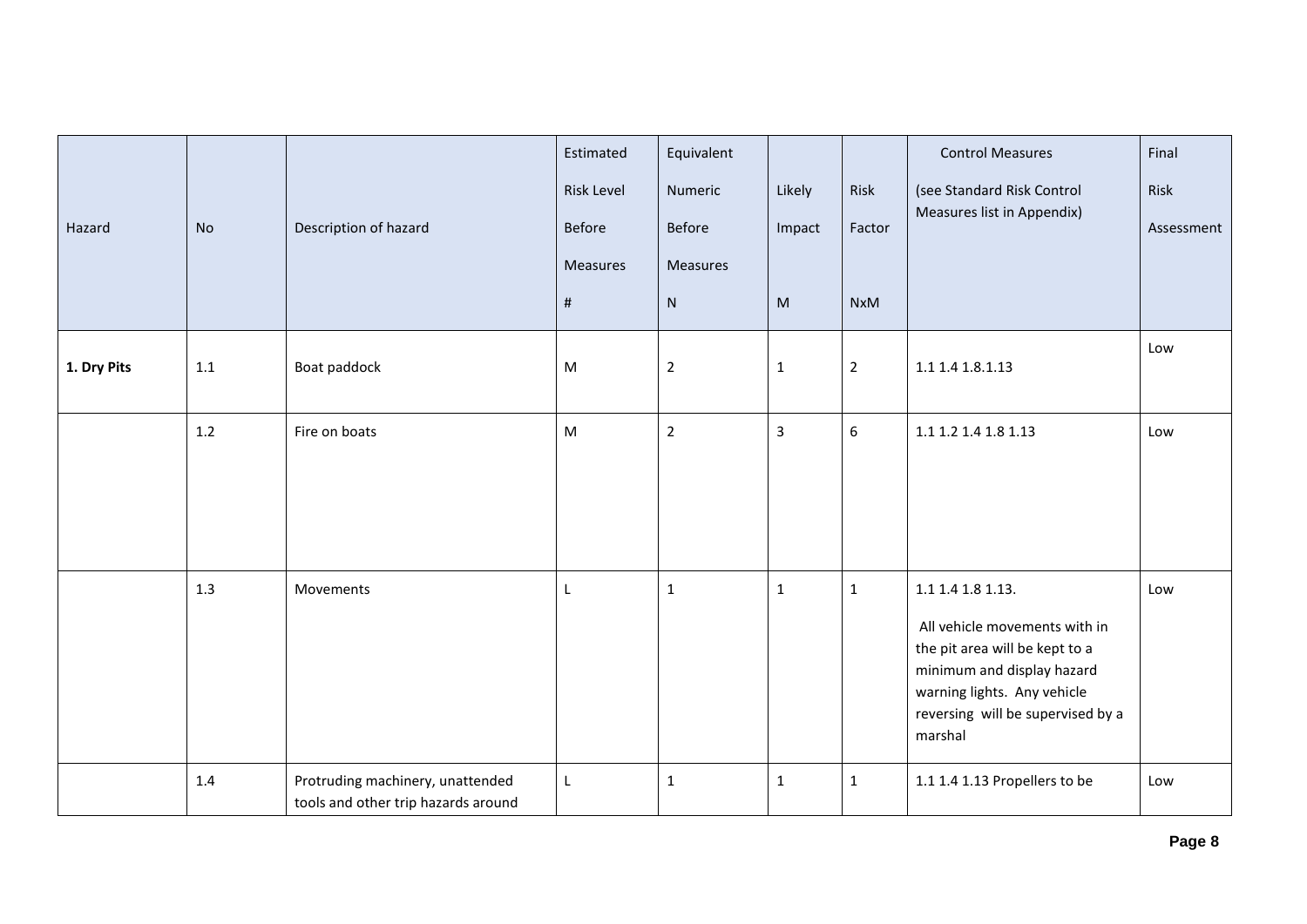|                            |     | boats                                             |             |                |                |                | covered equipment in storage                                           |     |
|----------------------------|-----|---------------------------------------------------|-------------|----------------|----------------|----------------|------------------------------------------------------------------------|-----|
|                            | 1.5 | Falls from boats.                                 | L           | $\mathbf{1}$   | $\overline{2}$ | $\overline{2}$ | 1.1 1.4 1.13                                                           | Low |
|                            | 1.6 | <b>Transfer of Fuel</b>                           | ${\sf M}$   | $\overline{2}$ | $\overline{2}$ | $\overline{4}$ | 1.1 1.2 1 4 1.5                                                        | Low |
| 2. Wet Pits                | 2.1 | Mooring                                           | L           | $\mathbf{1}$   | $\mathbf{1}$   | $\mathbf{1}$   | 1.1 2.2 4.5                                                            | Low |
|                            | 2.2 | <b>Boat Movements</b>                             | L           | $\mathbf{1}$   | $\mathbf{1}$   | $\mathbf{1}$   | 1.1 2.2 4.5                                                            | Low |
|                            | 2.3 | Falls from boats                                  | L           | $\mathbf{1}$   | $\mathbf{1}$   | $\mathbf{1}$   | 1.1 1.8 1.13                                                           | Low |
|                            | 2.4 | Fire                                              | ${\sf M}$   | $\overline{2}$ | $\overline{2}$ | $\overline{4}$ | 1.1 1.4 1.13 3.1                                                       | Low |
|                            | 2.5 | <b>Transfer of Fuel</b>                           | M           | $\overline{2}$ | $\overline{2}$ | $\overline{4}$ | 1.1 1.2 1.13                                                           | Low |
| 3. Launching &<br>Recovery | 3.1 | Access to launch area                             | L           | $\mathbf{1}$   | $\mathbf{1}$   | $\mathbf{1}$   | 1.1 1.2.1.13 When not in use to be<br>kept clear for emergency access. | Low |
|                            | 3.2 | Recovery of sinking vessels                       | M           | $\mathbf{1}$   | $\overline{2}$ | $\overline{2}$ | 1.1 1.2 1.9 2.2 2.7 2.8 4.2 4.3 4.5                                    | Low |
|                            | 3.3 | De-fuelling damaged boats                         | ${\sf M}$   | $\overline{2}$ | $\overline{2}$ | $\overline{4}$ | 1.2 1.2 1.13.                                                          | Low |
|                            | 3.4 | Crowd control at an incident                      | $\mathsf L$ | $\mathbf{1}$   | $\mathbf{1}$   | $\mathbf{1}$   | 1.1 1.4 1.9                                                            | Low |
|                            | 3.5 | Recovery of crews requiring medical<br>attention  | L           | $\mathbf{1}$   | $\mathbf{1}$   | $\mathbf{1}$   | 1.1 1.3 1.5 1.13                                                       | Low |
|                            | 3.6 | Movement of boats from dry to wet pit<br>and back | L           | $\mathbf{1}$   | $\mathbf{1}$   | $\mathbf{1}$   | 1.12.2                                                                 | Low |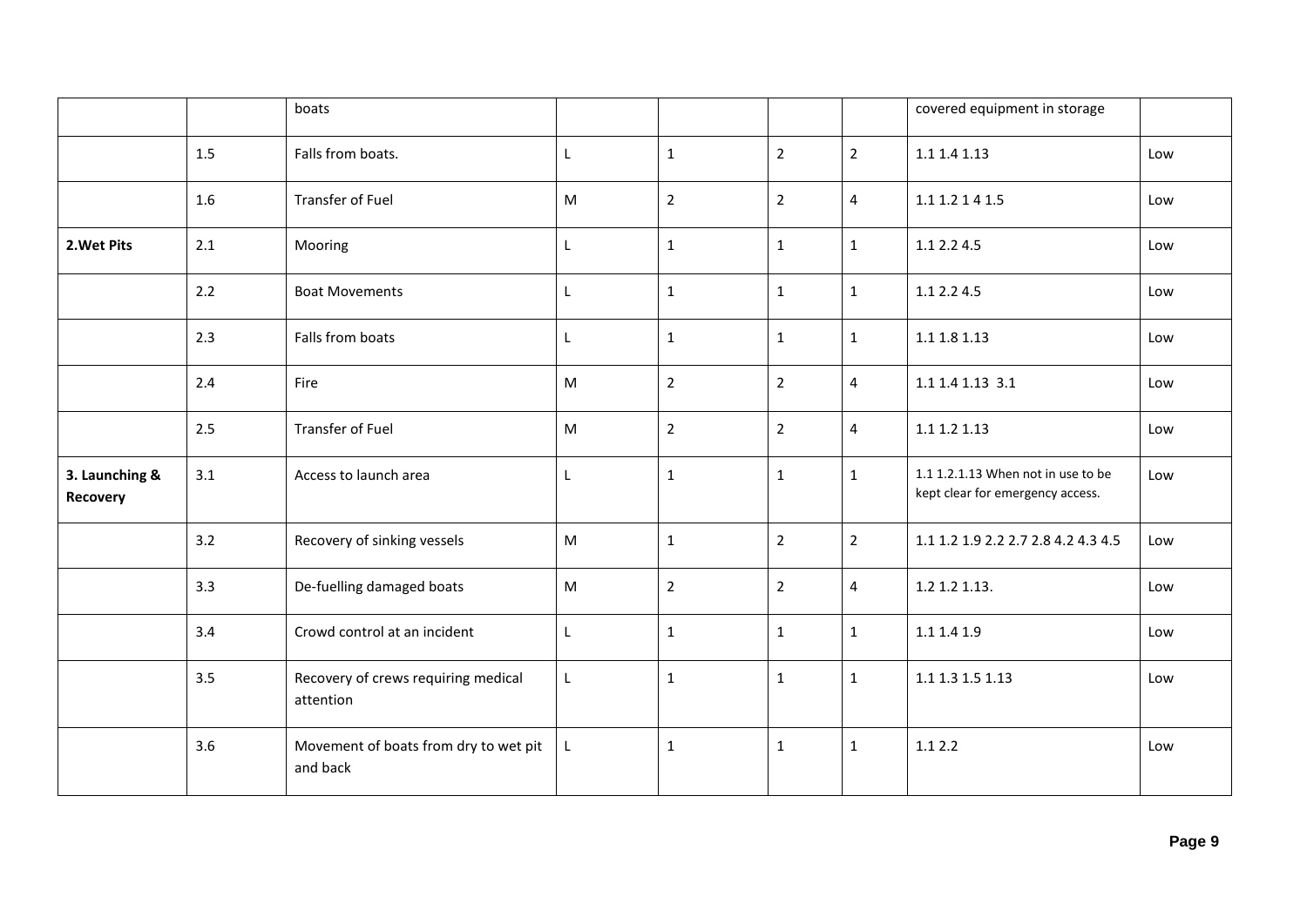| 4. Pre Race<br><b>Hazards</b> | 4.1 | On water boat testing               | L | $\mathbf 1$    | $\mathbf{1}$   | $\mathbf{1}$            | 1.6 2.2 2.6 2.10 2.13 3.1 3.2 No<br>on water testing is allowed<br>without the permission of the<br>OOD and Rescue Officer. | Low    |
|-------------------------------|-----|-------------------------------------|---|----------------|----------------|-------------------------|-----------------------------------------------------------------------------------------------------------------------------|--------|
|                               | 4.2 | Muster area                         | L | $1\,$          | $\mathbf{1}$   | $\mathbf{1}$            | 3.3                                                                                                                         | Low    |
|                               | 4.3 | Spectator craft                     | L | $\mathbf{1}$   | $\mathbf{1}$   | $\mathbf{1}$            | 2.2 2.3 2.6 2.8 2.10 2.13 3.2                                                                                               | Low    |
|                               | 4.4 | Start procedure                     | M | $\overline{2}$ | $\overline{2}$ | $\overline{\mathbf{4}}$ | Starts will be as per UIM Rule                                                                                              | Low    |
| <b>5. Collisions</b>          | 5.1 | Start Lap                           | H | 3              | $\overline{2}$ | 6                       | 1.6 2.1 2.2 2.6 2.7 2.8 2.9 2.10<br>2.11 3.2                                                                                | Medium |
|                               | 5.2 | Racing boat with racing boat        | M | $\overline{2}$ | $\overline{2}$ | $\overline{4}$          | 1.6 2.2 2.6 2.7 2.10 2.11 2.13 3.2                                                                                          | Medium |
|                               | 5.3 | Racing boat with spectator boat     | L | $\mathbf 1$    | $\overline{2}$ | $\overline{2}$          | 1.5 1.6 2.1 2.3 2.4 2.6 2.7 2.8<br>2.103.2                                                                                  | Low    |
|                               | 5.4 | Racing boat with commercial traffic | L | $\mathbf 1$    | $\overline{2}$ | $\overline{2}$          | 1.5 1.12 2.3 2.6 3.2                                                                                                        | Low    |
|                               | 5.5 | Commercial vessel with spectator    | L | $\mathbf{1}$   | $\overline{2}$ | $\overline{2}$          | 2.10 2.13 3.2                                                                                                               | Low    |
|                               | 5.6 | Spectator boat with spectator boat  | L | $\mathbf{1}$   | $\overline{2}$ | $\overline{2}$          | 2.10 2.13 3.2                                                                                                               | Low    |
|                               | 5.7 | Safety boat with spectator boats    | L | $\mathbf{1}$   | $\overline{2}$ | $\overline{2}$          | 2.2 2.10 2.13 3.2                                                                                                           | Low    |
|                               | 5.8 | Racing boat with safety boat        | L | $\mathbf{1}$   | $\overline{2}$ | $\overline{2}$          | 2.10 211 2.13                                                                                                               | Low    |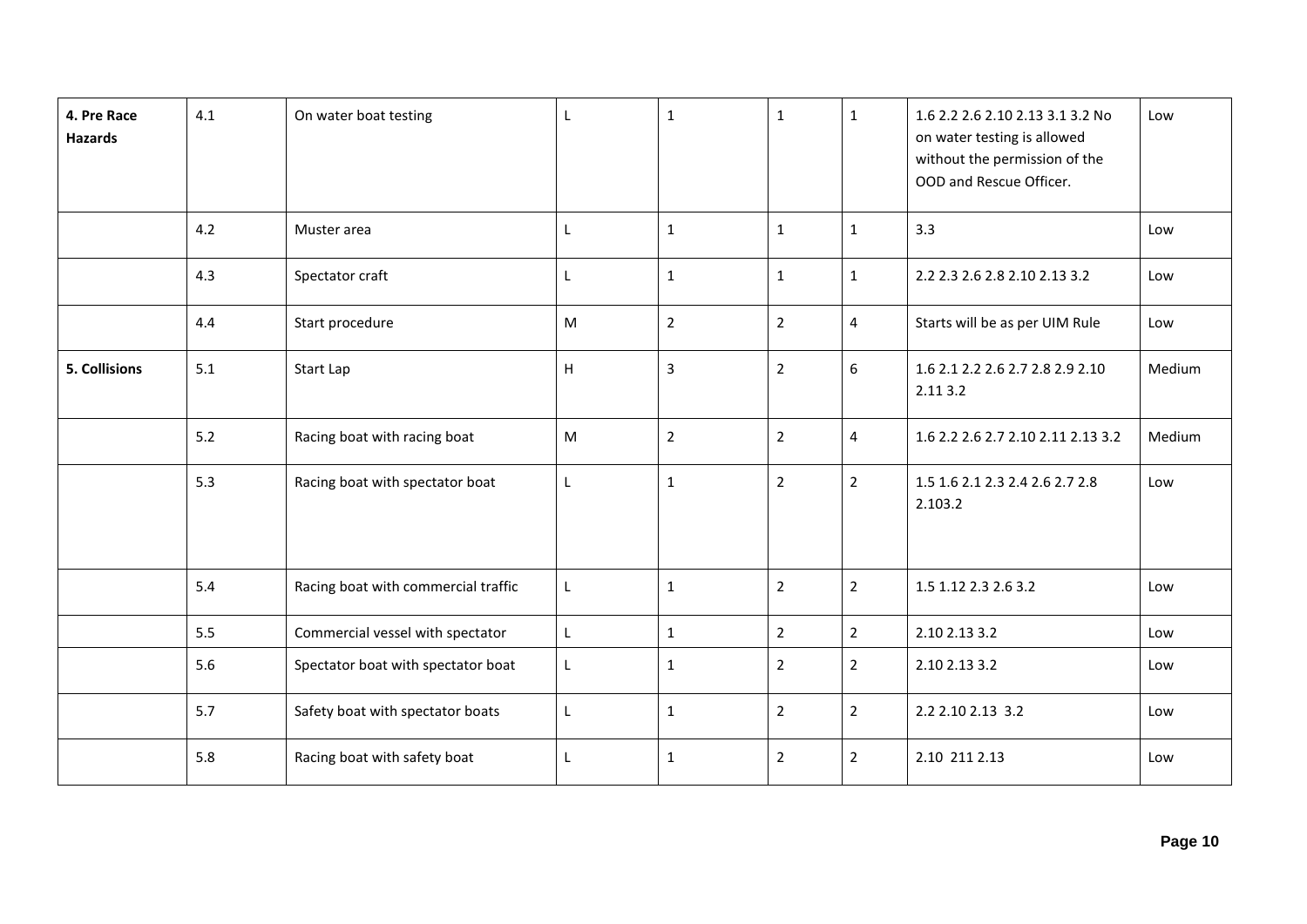|                    | 5.9  | Equipment failure                         | M  | $\overline{2}$ | $\overline{2}$ | 4              | 3.1                                                                                                    | Low |
|--------------------|------|-------------------------------------------|----|----------------|----------------|----------------|--------------------------------------------------------------------------------------------------------|-----|
|                    | 5.10 | Capsize due to sea state                  | L  | $\mathbf{1}$   | $\overline{2}$ | $\overline{2}$ | 1.6 1.11 2.6 2.12 3.2                                                                                  | Low |
|                    | 5.11 | Capsize due to equipment failure.         | L. | $\mathbf{1}$   | $\overline{2}$ | $\overline{2}$ | 3.1                                                                                                    | Low |
| 6. Personal Injury | 6.1  | Man overboard                             | M  | $\mathbf 2$    | $\overline{2}$ | $\overline{4}$ | 1.13 2.6 2.7 2.8 2.9 3.1 3.2                                                                           | Low |
|                    | 6.2  | Injury requiring external rescue services | M  | $\overline{2}$ | $\overline{2}$ | $\overline{4}$ | 1.9 1.13 2.7 2.8 2.9 2.10 3.2 4.6                                                                      | Low |
|                    | 6.3  | Injury in the wet pits.                   | L. | 1              | 2              | $\overline{2}$ | 1.13 2.9 all safety marshals on<br>surf line to be adequately dressed<br>with buoyancy aid and helmet. | Low |
|                    | 6.4  | Injury in the dry pits                    | L  | $\mathbf{1}$   | $\overline{2}$ | $\overline{2}$ | 1.13 2.9                                                                                               | Low |
| 7. Other Hazards   | 7.1  | High winds                                | M  | $\overline{2}$ | $\overline{2}$ | $\overline{4}$ | 1.3 1.11 2.12 4.1                                                                                      | Low |
|                    | 7.2  | Fog                                       | L  | $\mathbf{1}$   | $\overline{2}$ | $\overline{2}$ | 1.11 2.12.4.1                                                                                          | Low |
|                    | 7.3  | Engine failure or other breakdown         | L  | 1              | $\mathbf{1}$   | $\mathbf{1}$   | 2.6 2.7 3.2 4.2 4.3 4.5                                                                                | Low |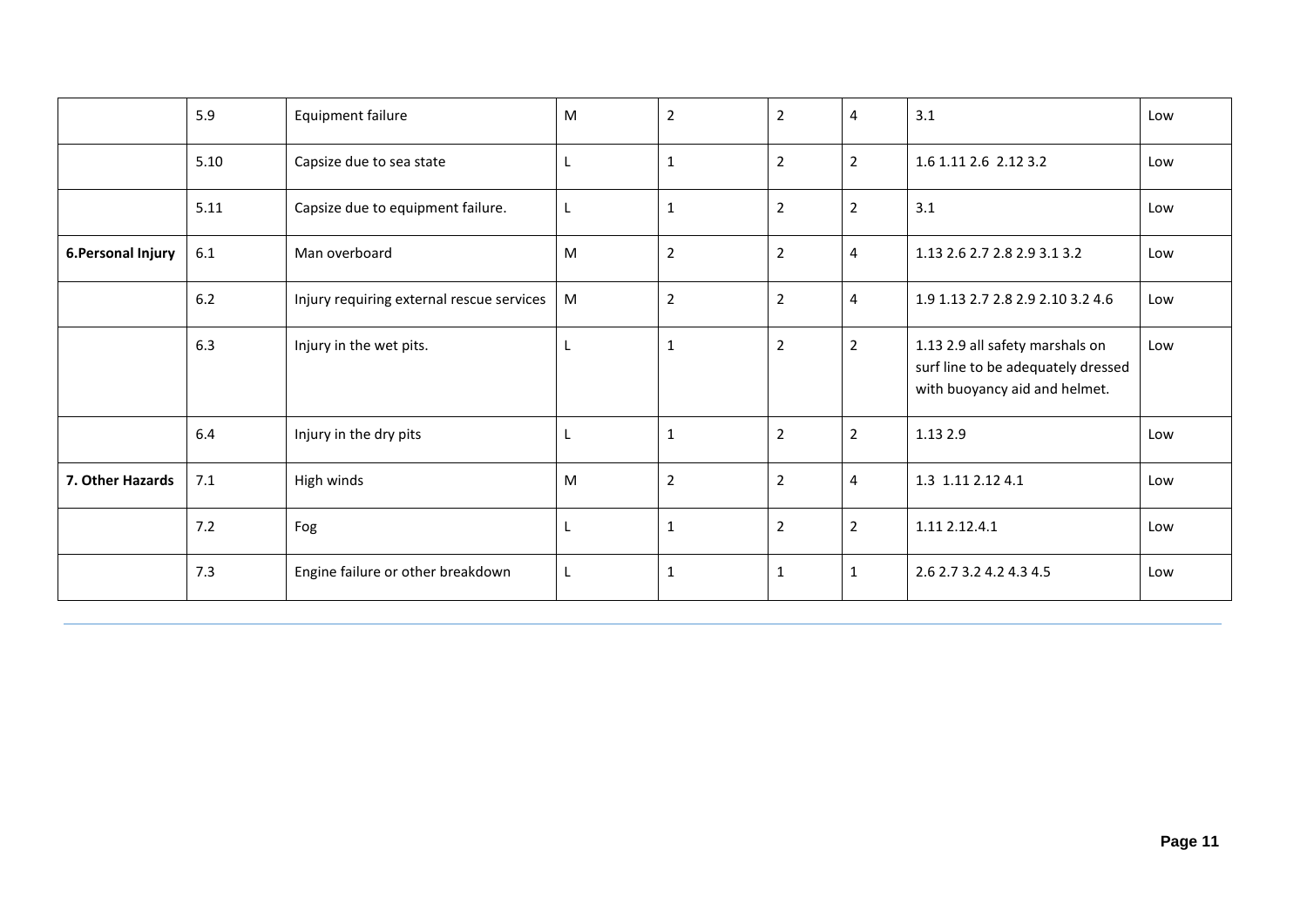#### APPENDIX: STANDARD RISK CONTROL MEASURES

|       | 1: PLANNING     |                                              |                                                                                                                                                                                                                                                                                                                                                                                       |
|-------|-----------------|----------------------------------------------|---------------------------------------------------------------------------------------------------------------------------------------------------------------------------------------------------------------------------------------------------------------------------------------------------------------------------------------------------------------------------------------|
|       | <b>Measures</b> | <b>General Comments</b>                      | <b>Specific Event Comments</b>                                                                                                                                                                                                                                                                                                                                                        |
| 1.1   | Venue           | Selection of venue and necessary facilities. | All areas within the event to be monitored and<br>controlled by marshals. No Smoking. No public<br>access to pit areas. Controlled by barrier or tape<br>Fire points to be placed within pit areas and as<br>necessary within event.                                                                                                                                                  |
| $1.2$ | Fuel            | <b>Fuel Supply</b>                           | Fuel to be purchased by authorised supplier -<br>Petrol pump unleaded only as per rules.                                                                                                                                                                                                                                                                                              |
|       |                 | Transfer of fuel                             | Transfer of fuel is prohibited except in the<br>authorised area within the marshalled pit area. Spill<br>trays and absorbents are to be on site.                                                                                                                                                                                                                                      |
|       |                 | Movement of Fuel                             | Fuel is to be moved in sealed approved fuel<br>containers designed for this use and used on the<br>race boats. Any leak is to be reported to the chief<br>marshal immediately. In case of Emergency Chief<br>marshal or Safety team to oversee. Any area where<br>fuel is moved to or from is to be non smoking. Any<br>area where fuel is present must be covered by fire<br>points. |
|       |                 | Storage                                      | Kept out of direct sunlight in storage bin and well<br>ventilated. Max amount in any one bin to be<br>agreed. Controlled at all times by marshals and<br>sited within the pit area with no public access. This                                                                                                                                                                        |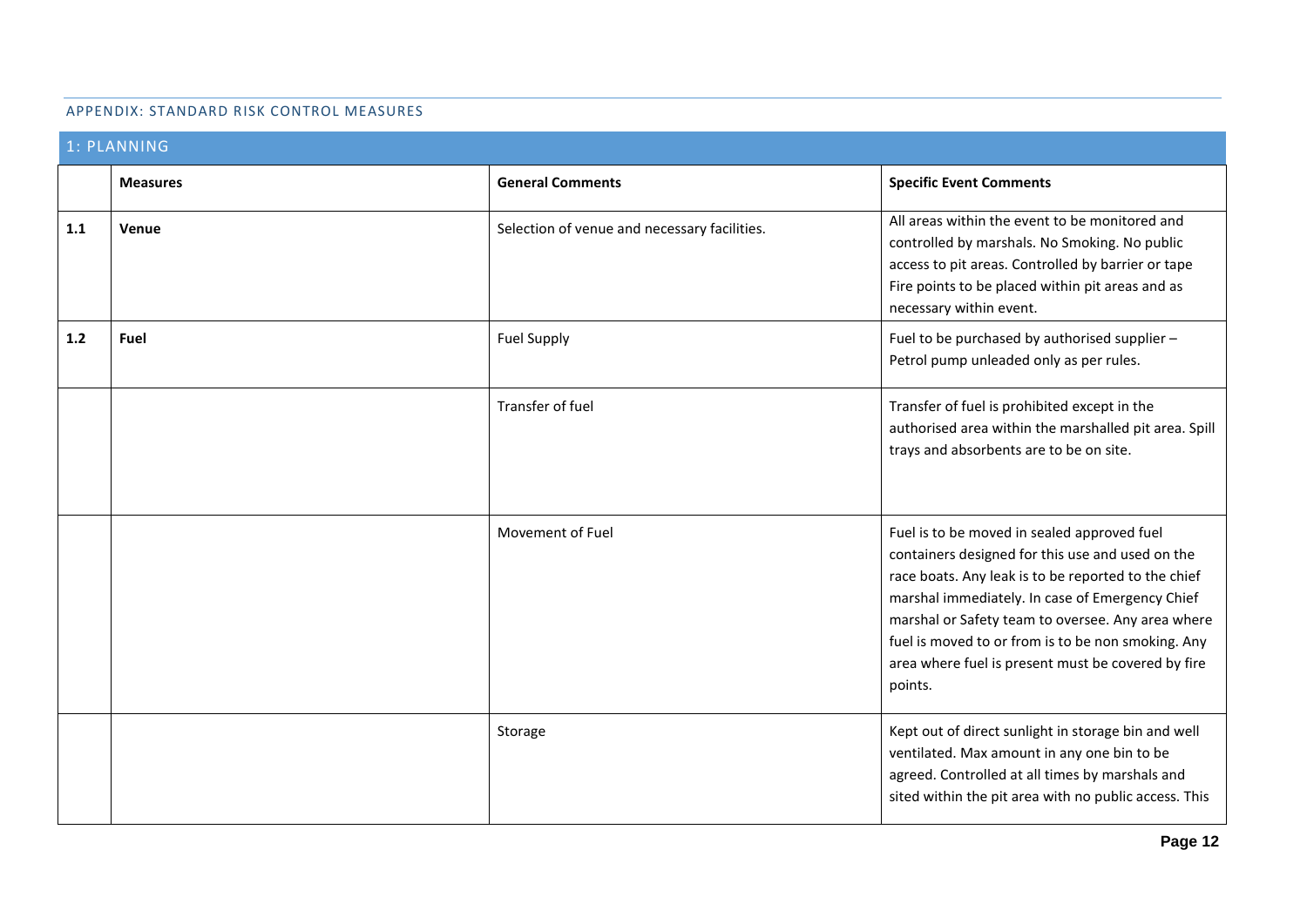|      |                                                 |                                                                                                                                        | area to be surrounded by a clear area and have<br>adequate fire points. Spill trays and absorbents are<br>to be on site. |
|------|-------------------------------------------------|----------------------------------------------------------------------------------------------------------------------------------------|--------------------------------------------------------------------------------------------------------------------------|
| 1.3  | <b>Use of Tidal Predictions</b>                 | Event planned around tidal range to facilitate launching<br>and recovery.                                                              | Racing for all disciplines are aware of the tidal<br>restrictions and are working within its boundaries.                 |
| 1.4  | <b>Advance Briefing of Race Management</b>      | By email and oral instructions                                                                                                         |                                                                                                                          |
| 1.5  | <b>Advance Safety Briefing with Authorities</b> | Liaison between organising committee, Safety<br><b>Organisations and Harbour Authority</b>                                             | The organisers have and will continue to liaise with<br>all organisations and the race committee.                        |
| 1.6  | <b>Course Planning</b>                          | Courses should be planned and required authorities<br>notified.                                                                        | Note that the course will change during the racing<br>due to tidal movements. Standard practice.                         |
| 1.7  | <b>Other Waterborne Events</b>                  | The committee has notified other associations about our<br>intention to stage the event and enquired about any clash<br>of timetables. |                                                                                                                          |
| 1.8  | <b>Event Manning</b>                            | The event officers have been chosen from approved RYA<br>lists and have experience of running events.                                  | See separate list                                                                                                        |
| 1.9  | <b>Emergency Procedures</b>                     | Action plan for emergencies.                                                                                                           | In accordance with RYA guidelines.                                                                                       |
| 1.10 | <b>Media Management</b>                         | Establish point of contact, especially in the event of an<br>emergency to control information to the media.                            | Race Secretary and the RYA Press Office will liaise<br>with the press in the event of an incident                        |
| 1.11 | <b>Weather Monitoring</b>                       | Use of weather forecast information when deciding<br>whether to proceed.                                                               | Regular weather updates will be obtained and<br>notified to crews at briefing times.                                     |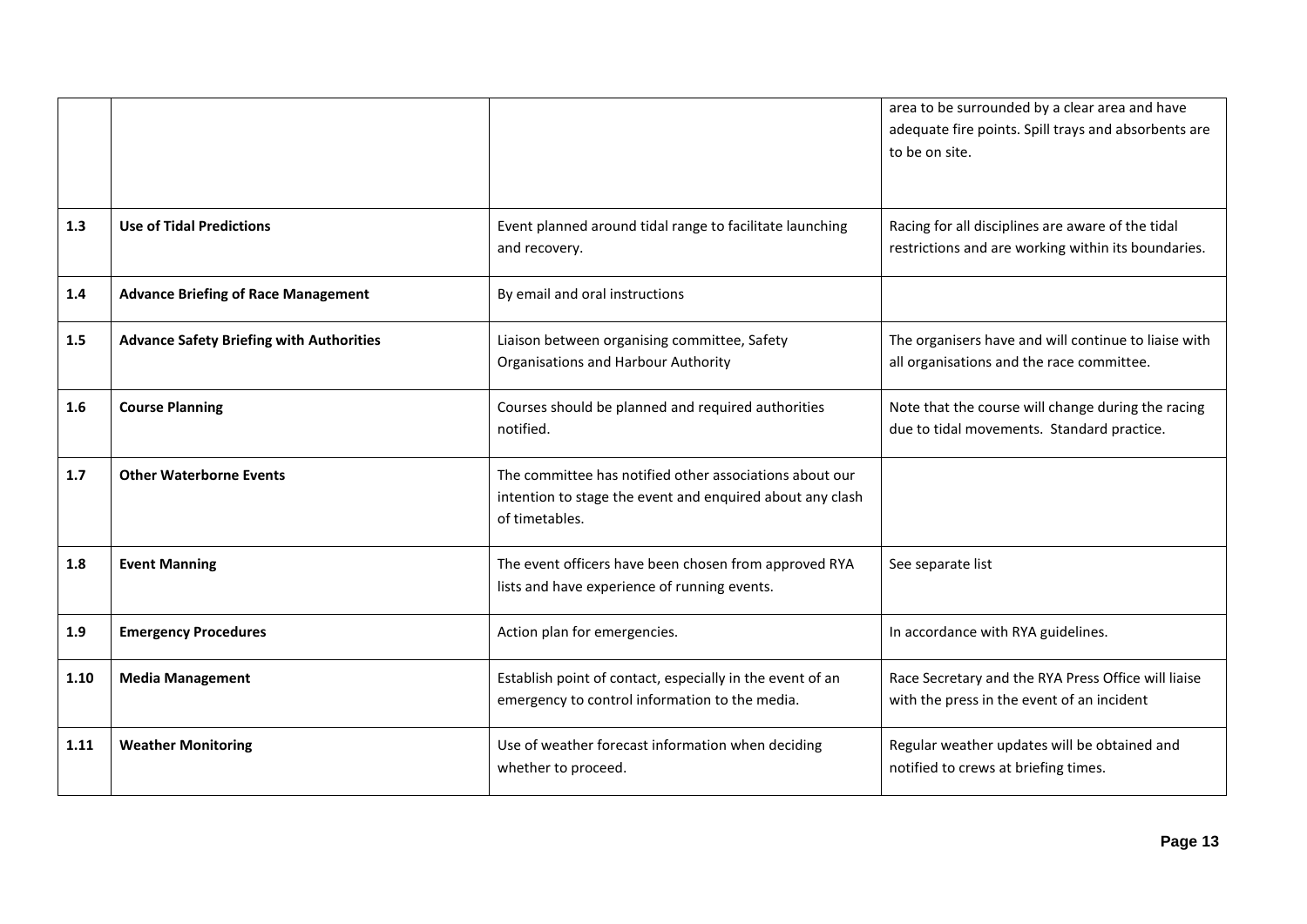| 1.12 | <b>Shipping Movements</b>  | Includes obtaining details of planned movements from<br>authorities.  | Any shipping movements in the area will be notified<br>to crews at briefings.          |
|------|----------------------------|-----------------------------------------------------------------------|----------------------------------------------------------------------------------------|
| 1.13 | <b>Medical Emergencies</b> | Suitable medical facilities should be made available at the<br>event. | Doctor and Paramedics will be at the event and<br>onsite at all times during the race. |

# 2: COMMUNICATIONS

|     | <b>Measures</b>                      | <b>General Comments</b>                                                                                                                                                      | <b>Specific Event Comments</b>                                                          |
|-----|--------------------------------------|------------------------------------------------------------------------------------------------------------------------------------------------------------------------------|-----------------------------------------------------------------------------------------|
| 2.1 | <b>Advance Programme</b>             | Advise competitors of the race status, timetable and<br>conditions of entry.                                                                                                 | Advance programme will be issued to all licensed drivers, officials and<br>authorities. |
| 2.2 | <b>Race Instructions</b>             | Event Racing Instructions are issued to competitors and<br>officials to include specific rules and amendments,<br>compliance with harbour by-laws and collision regulations. | The facility exists to issue amendments to the instructions as appropriate              |
| 2.3 | <b>Notification to Mariners</b>      | Appropriate information about the races will be posted by<br>authorities if required                                                                                         |                                                                                         |
| 2.4 | <b>Notification to Sailing Clubs</b> | Sailing Clubs in the area and nearby areas will be notified if<br>required.                                                                                                  |                                                                                         |
| 2.5 | <b>Competitors shore contact</b>     | Crews complete next of kin forms prior to racing.                                                                                                                            | Usually when signing on at race control                                                 |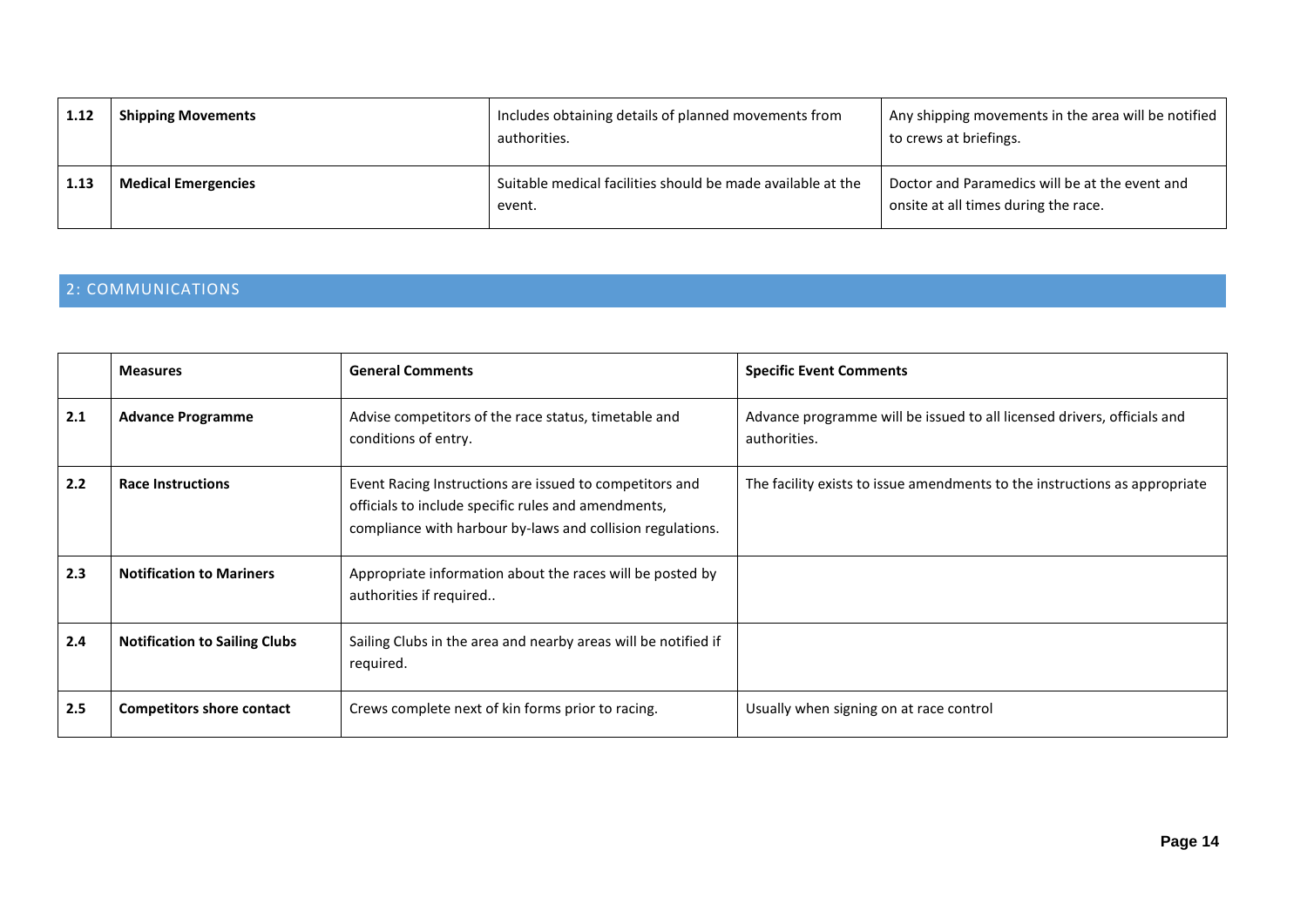| 2.6  | <b>Signals</b>                                                                     | Notification of cancellation, postponement and<br>abandonment will be communicated to crews by flag<br>signals from the committee boat and from safety boats. | Red from start boat before start run - Race Abandoned.<br>Red flag from start boat or beach start during start - Start Aborted.<br>Green flag from start boat or beach start - Race Started.<br>Chequered flag from committee boat -Race Finished<br>Red flag from safety boats or beach - Race Stopped.<br>Yellow flag waved from safety boat or beach - Caution Danger Nearby.<br>Pink Flag to be followed to muster point after incident or for restart.<br>(Any crew that fall into the water whilst racing the safety boats raise the<br>red flag to abort and show other vessels to stop, race aborted. Race boats<br>are not to move until instructed by the safety team.) |
|------|------------------------------------------------------------------------------------|---------------------------------------------------------------------------------------------------------------------------------------------------------------|-----------------------------------------------------------------------------------------------------------------------------------------------------------------------------------------------------------------------------------------------------------------------------------------------------------------------------------------------------------------------------------------------------------------------------------------------------------------------------------------------------------------------------------------------------------------------------------------------------------------------------------------------------------------------------------|
| 2.7  | <b>VHF Radio Announcements</b>                                                     | Crews and safety boats will be in communication with the<br>Rescue Officer.                                                                                   | VHF for Race Boats Channel given in safety & drivers briefing<br><b>VHF</b> for mark boats                                                                                                                                                                                                                                                                                                                                                                                                                                                                                                                                                                                        |
| 2.8  | <b>Communications with</b><br><b>Authorities</b>                                   | Rescue Officer, OOD and Race Control will be in contact<br>with HM Coast Guard, Harbour Masters and RNLI by VHF<br>and telephone if required.                 | Event Secretary OOD Safety Officer equipment                                                                                                                                                                                                                                                                                                                                                                                                                                                                                                                                                                                                                                      |
| 2.9  | <b>Internal Communications</b>                                                     | Race Officers and key personnel will have use of a private<br>VHF channel and mobile phones.                                                                  | A list of mobile numbers will be issued to officials when they sign on at<br>race control.                                                                                                                                                                                                                                                                                                                                                                                                                                                                                                                                                                                        |
| 2.10 | <b>International Regulations for the</b><br><b>Prevention of Collisions at Sea</b> | Used for right of way for racing and non-racing traffic                                                                                                       | Reiterated in Race Instructions                                                                                                                                                                                                                                                                                                                                                                                                                                                                                                                                                                                                                                                   |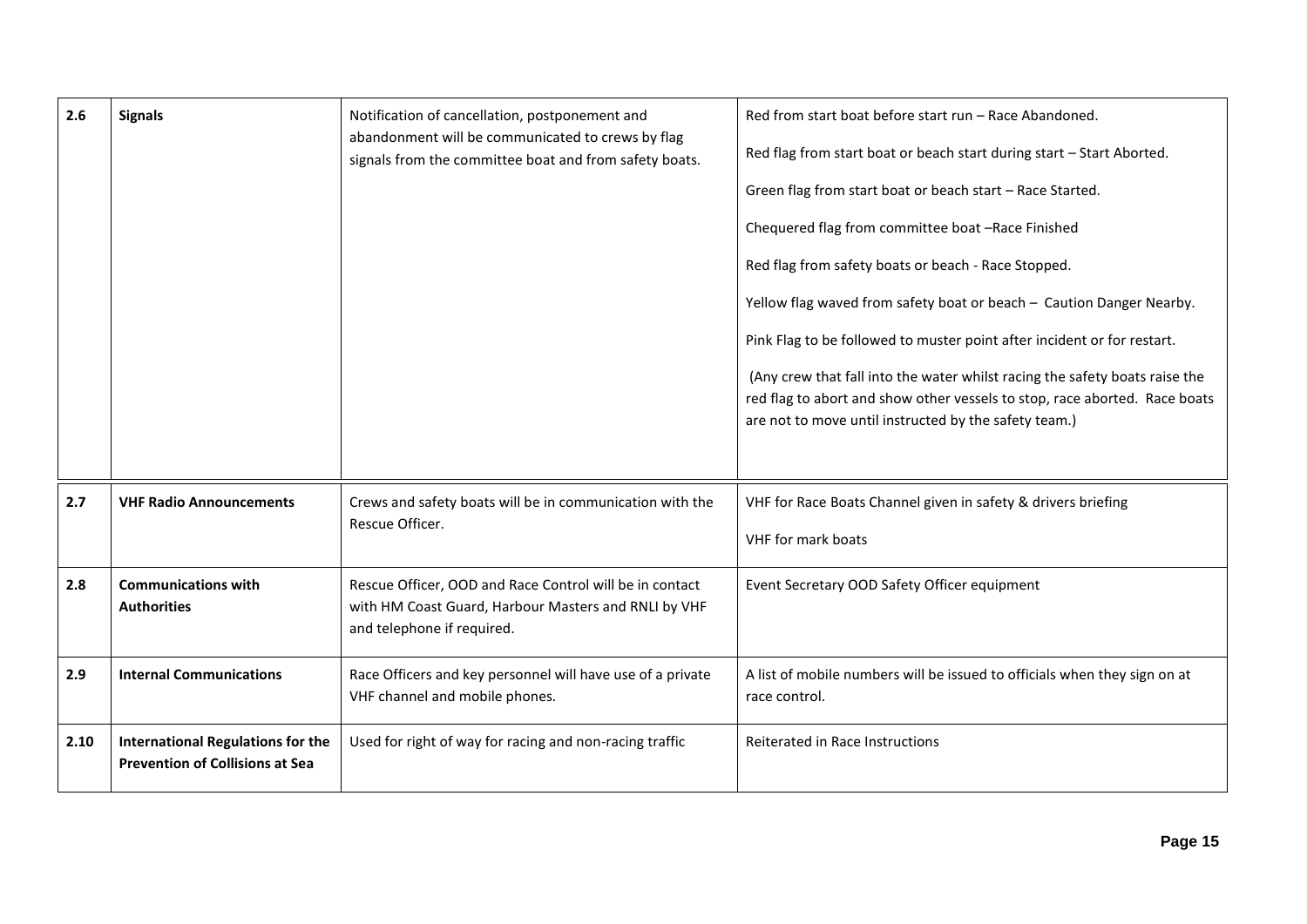| 2.11 | <b>Race Briefing</b>    | Mandatory Briefing on racing and safety matters will be<br>given to all competitor crews.            | The OOD, Rescue Officer will brief the crews prior to racing each day.                   |
|------|-------------------------|------------------------------------------------------------------------------------------------------|------------------------------------------------------------------------------------------|
| 2.12 | <b>Weather Briefing</b> | In the event of bad weather the OOD will give crews a<br>further briefing closer to race start time. | Time to be announced at drivers briefing.                                                |
| 2.13 | <b>Safety Briefing</b>  | Briefing for safety fleet.                                                                           | The Rescue officer will give a briefing to mark boats, safety boats and<br>patrol boats. |

# 3: CONTROL MEASURES BEFORE THE START

|     | <b>Measures</b>                             | <b>General Comments</b>                                                                             | <b>Specific Event Comments</b>                                                                                                                                                                           |
|-----|---------------------------------------------|-----------------------------------------------------------------------------------------------------|----------------------------------------------------------------------------------------------------------------------------------------------------------------------------------------------------------|
| 3.1 | <b>Safety Inspections</b>                   | Full check of safety equipment by race scruitineers<br>according to RYA requirements.               | Scrutineers will check seaworthiness of boats, equipment and<br>personal safety equipment required at the event.                                                                                         |
| 3.2 | Marshalling boats/patrol and escort vessels | Safety patrol vessels for control of competitor's<br>spectators and other traffic during the event. | The rescue officer will organise sufficient safety and mark boats for<br>the safe running of each race.                                                                                                  |
| 3.3 | <b>Competitor Marshalling Areas</b>         | Designated waiting areas for the start and<br>postponement of the race                              | Muster area described in race instructions are for the gathering of<br>boats before the start. Notification of postponement will be by flag<br>signals and instructions will be given by the start boat. |
| 3.4 | <b>ThunderCat HQ Tented Area</b>            | Allocation of site and setup use of onboard equipment                                               | Allocation of site by M2M Racing club set up and use as per M2M<br>and ThunderCat Racing Ltd guidelines.                                                                                                 |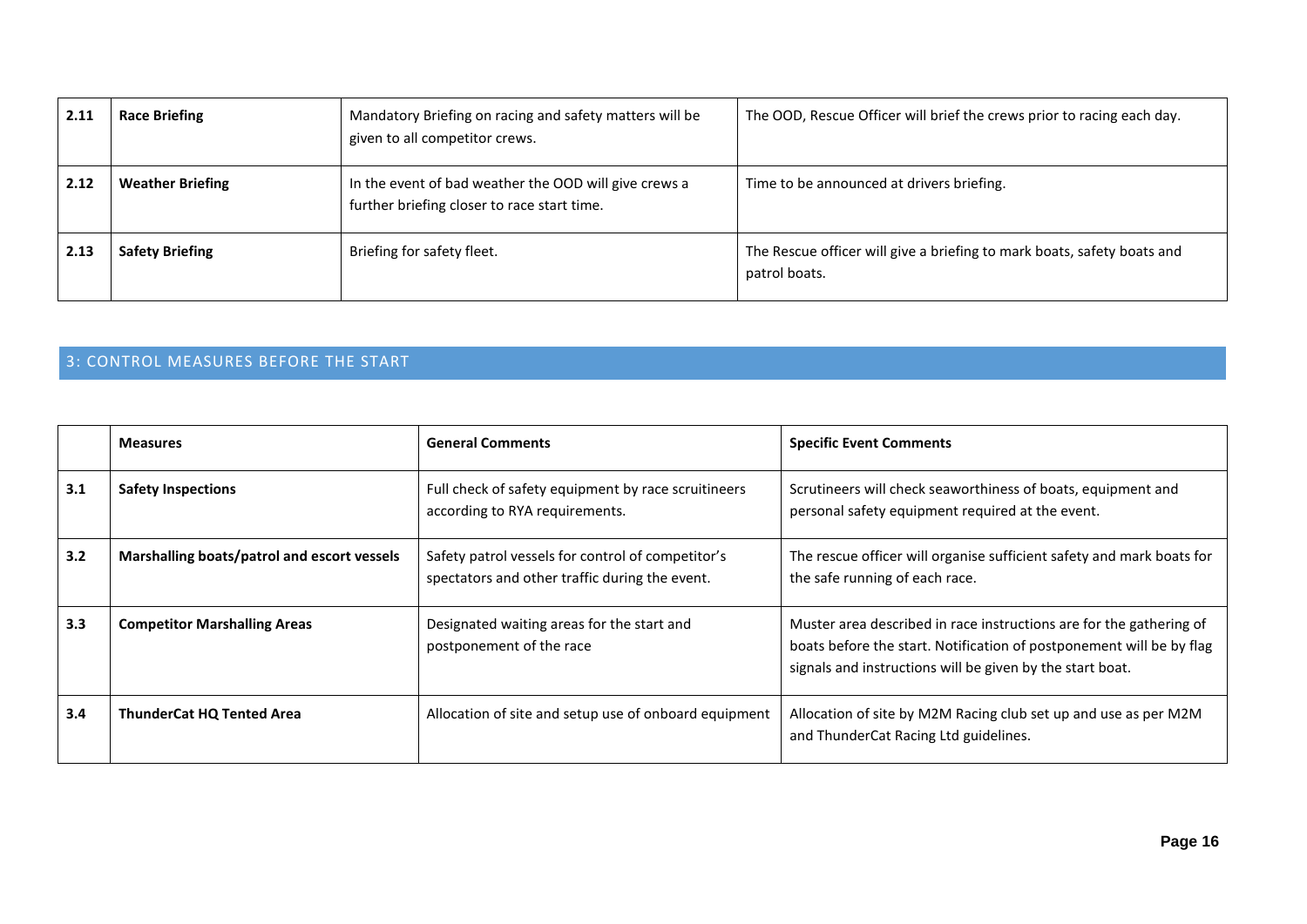# 4: CONTROL MEASURES AFTER THE START

|     | <b>Measures</b>                 | <b>General Comments</b>                                                 | <b>Specific Event Comments</b>                                                                                                                                                                                                                                                                 |
|-----|---------------------------------|-------------------------------------------------------------------------|------------------------------------------------------------------------------------------------------------------------------------------------------------------------------------------------------------------------------------------------------------------------------------------------|
| 4.1 | Abandonment                     | In the event of adverse weather or other factors.                       | If the race is stopped early safety boats will red flag all<br>race boats as per directive in race briefing and race<br>instructions.                                                                                                                                                          |
| 4.2 | <b>Towing of Breakdowns</b>     | Provision of safe towing of boats without means of<br>propulsion.       | The rescue officer on VHF (Channel given in race<br>briefing) will make the selection of suitable safety<br>boats for the towing of race boats and instructions of<br>safe towing will be given at safety briefing.                                                                            |
| 4.3 | <b>Retirement of race boats</b> | Monitoring of the race boats by the safety fleet and<br>Safety officer. | Retired boats must move off of the line of racing to a<br>place of safety, signalling by hand to a safety boat if it<br>does or does not require assistance. After the race has<br>finished it will make its way back when instructed to<br>do so by a safety boat.                            |
| 4.4 | <b>The Finish</b>               | Control of boats at the finish.                                         | When a race boat passes through the finish gate and<br>takes the chequered flag it will go to the designated<br>muster area that was explained in race briefing, all<br>boats must come off the plain and wait till the safety<br>boat has signalled for the race boats to return to<br>shore. |
| 4.5 | <b>Boat Recovery</b>            | Control of boats after the race.                                        | Boats having completed the race or having been towed<br>back will proceed to the wet pits at 5knots or less and<br>tie up. Marshals will supervise the safe recovery and<br>loading of trailers.                                                                                               |